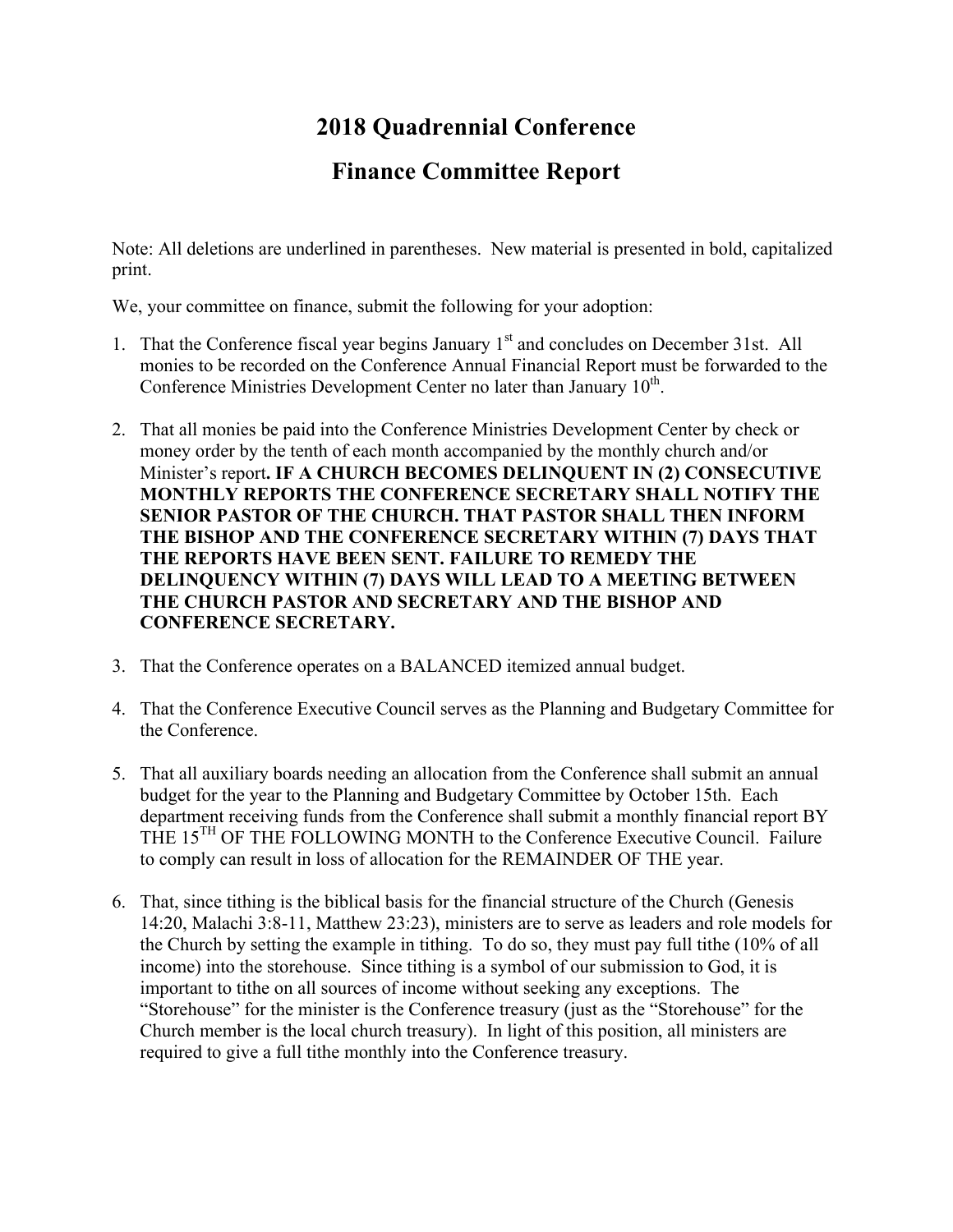As mandated by the policy set forth by the 2013-2017 IPHC manual pages 183 & 184 under item (h.) States:

The license minister who does not tithe shall be dealt with in the following manner:

- 1. If a licensed minister has not reported the tithe for (3) months, he/she shall be required to meet with the Conference Executive Council.
- 2. In the event he/she does not meet with Conference Executive Council when requested or does not make satisfactory amends he/she shall forfeit their minister's license.
- 3. Any licensed minister forfeiting his/her ministers license in one conference for failure to tithe shall not be considered for license in any other conference until he/she has been reconciled to the conference in which he/she forfeited his/her credentials.

## 7. **That the conference executive council appoint a three-person committee from the conference executive council to initiate proceedings set forth by the manual to address the non-tithing issue of ministers.**

- 8. That, in light of the scriptural teaching on tithing as God's plan and His promise to "Lift the curse and open the windows of heaven" as pictured in Malachi 3:10-12, all ministers**,**  members, and churches are reminded to fulfill their blessed privilege and responsibility of tithing.
- 9. In light of the mandate of the 2006 Upper South Carolina Quadrennial Conference 10% of all funds from the local churches are to be received into the Conference and labeled "General Tithe."
- 10. We strongly recommend a minimum honorarium equivalent of 10% of the pastor's salary for the spouse in recognition of the teamwork required in a  $21<sup>st</sup>$  century ministry.
- 11. That the Conference Executive Council guides the exploration of pastoral health care options such as HSA's (Health Savings Accounts), group insurance.
- 12. We recommend a recognition day for the pastor's spouse in addition to Pastor Appreciation Day.
- 13. That the following guidelines be used by Church boards in evaluating the support package provided by the local Church for its pastor. These guidelines should be interpreted only as a minimum standard of support. Churches should seek to do more.
	- A. The church board should review the pastor's salary annually and grant, at minimum, a cost of living increase and other increases in salary in keeping with the diligence, merit, and service of a pastor. Special consideration should be given where growth has resulted from the services and efforts of the pastor.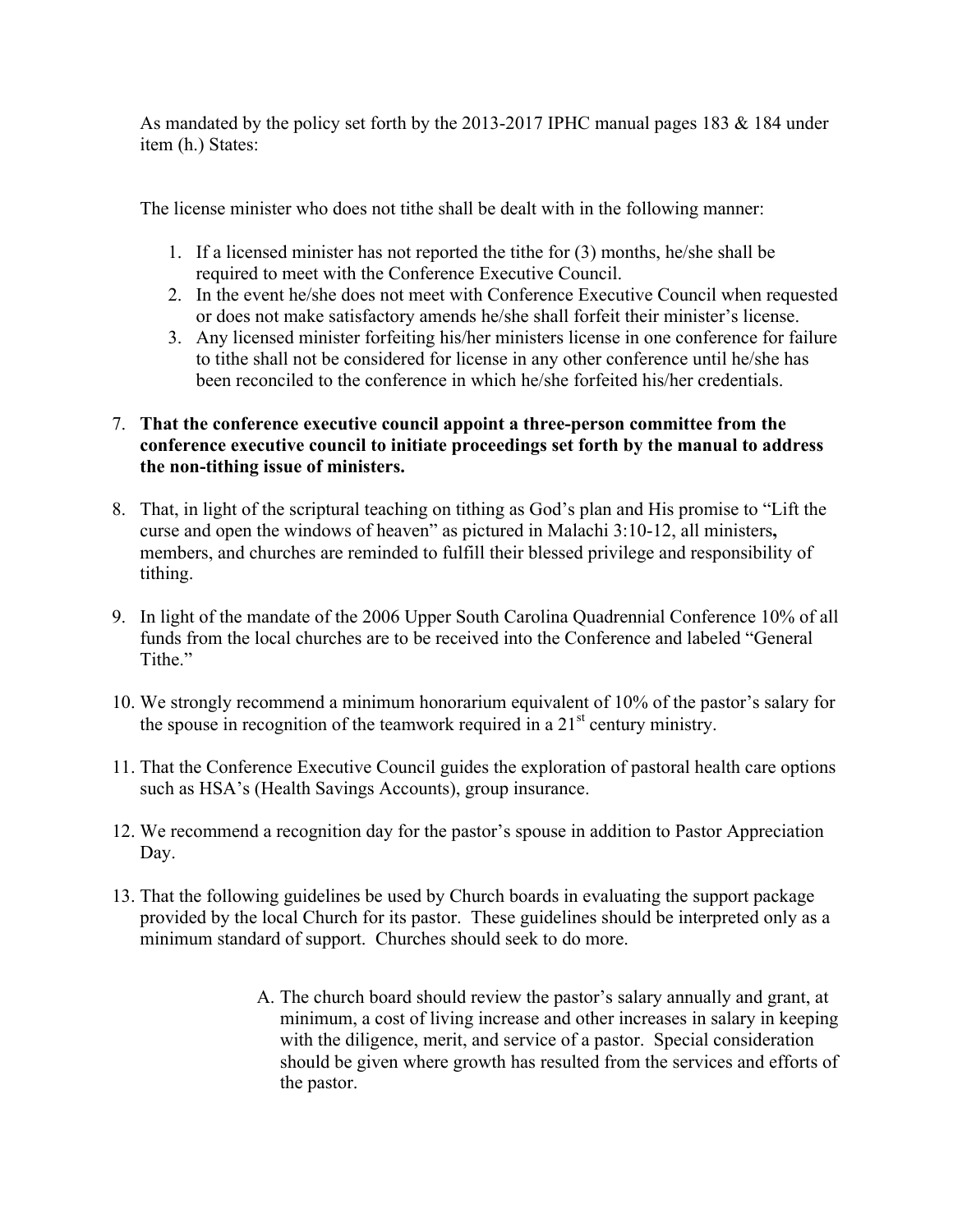B. The following scale should be considered in setting the minimum weekly salary for "full-time" pastors. (Please note that this schedule is based upon membership, not attendance.)

| Church Membership | Weekly Salary |
|-------------------|---------------|
| 75 or less        | \$616.00      |
| 76 to 100         | \$672.00      |
| 101 to 150        | \$700.00      |
| 151 to 200        | \$728.00      |
| 201 to $250$      | \$784.00      |
| 251 to 300        | \$896.00      |
| 301d up           | \$1008.00     |

C. "Full-time" status, though a some-what flexible term, shall be understood as consisting of the following minimum standards: Weekly salary per the above scale, housing of \$850.00 month, plus actual cost of utilities (electricity, fuel, water, telephone.)

- 1. Actual cost of family hospitalization insurance.
- 2. Retirement (based on 7% of salary.)
- 3. Reimbursement for church-related travel expenses (lodging, meals, mileage, etc.)
- 4. Social security allowance.
- D. Churches working toward "Full-time" status and/or "Full-time" churches endeavoring to enhance their pastoral support package should consider adding and/or increasing benefits in lieu of a salary increase until the amount "Full-time" minimum standard is achieved.

#### **THE COMMITTEE HIGHLY RECOMMENDS THAT THE EXECUTIVE COUNCIL CONDUCT A THOROUGH REVIEW OF SECTION 13 IN ITS ENTIRITY BEFORE THE NEXT QUADRENIUM.**

- 14. That each church give its pastor a minimum of an additional one-week salary per year in observance of each of the following: Vacation, Christmas, Pastor Appreciation Day. Churches are encouraged, on Pastor Appreciation Day, to allow the church congregation to give a love gift offering for the benefit of the pastor and pastor's family.
- 15. Financial consideration should also be given toward the purchase of books, periodicals, tapes, and continuing education that will improve pastoral skills.